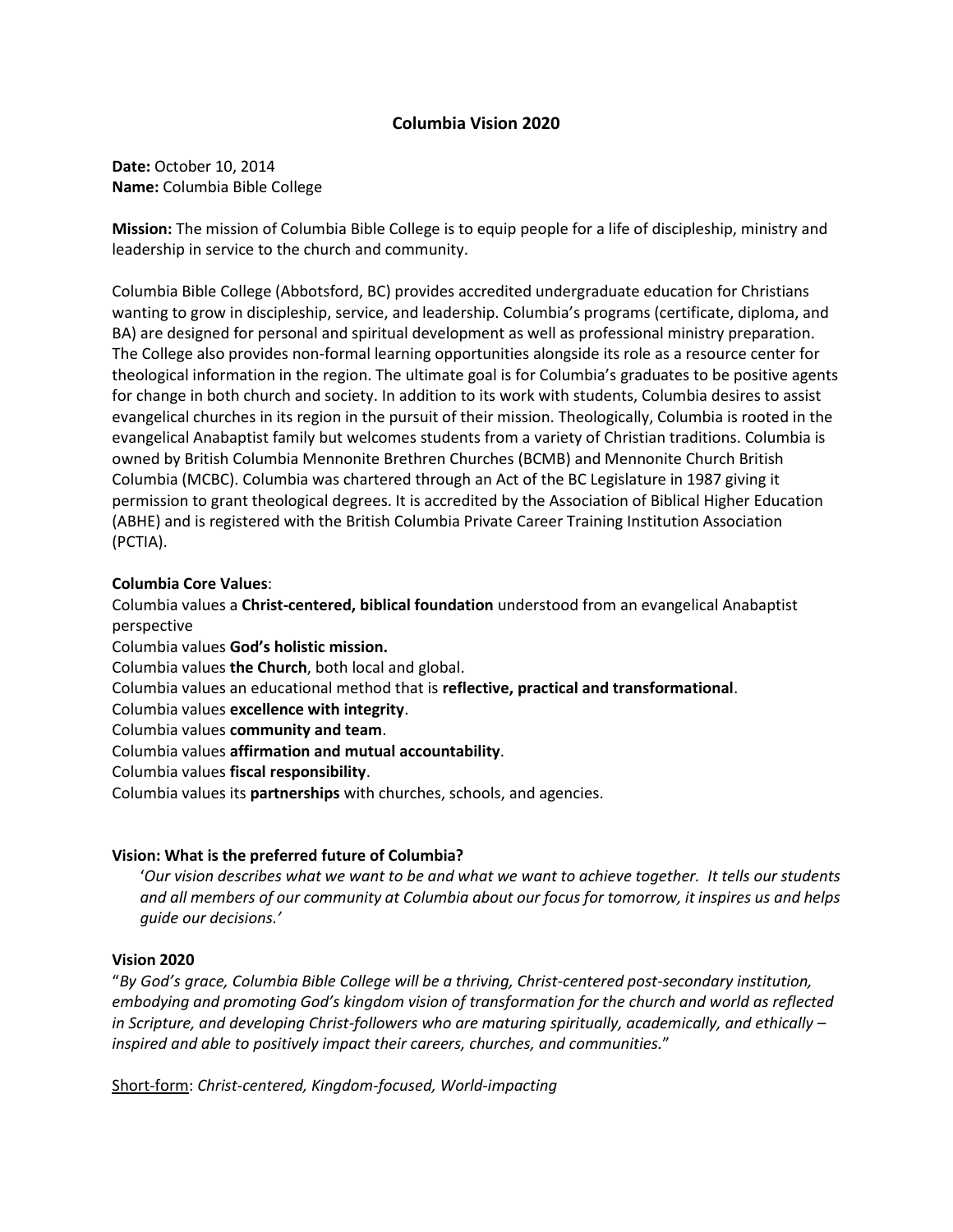**Enhanced vision** – includes descriptions of specific outcomes that will fulfill mission.

"The enhanced version moves the vision beyond a simple outcome statement of the vision to a more comprehensive picture of the enabling factors with which to achieve the vision, including key processes and intangible assets such as people and technology. The enhanced vision bridges vision and strategy" (Kaplan, Norton & Barrows).

**Columbia seeks to fuse committed discipleship, academic excellence and career preparation in an effort to enable students to excel in their God-given calling for life and service.**

# *1. Building a Thriving Christ-centered post-secondary educational institution (Institutional Health)*

*Thriving means that our student numbers are stable and appropriate to our campus size (c.500) and our financial picture involves strategic planning and regular balanced budgets. This goal involves the following steps:*

- *a. Create a Faculty/Staff/Board culture that encourages continuous improvement, ongoing assessment of quality, and the living out of our core values.*
	- *Attract and motivate quality faculty/staff members to serve with excellence*
	- *Encourage faculty and staff members toward higher levels of expertise in their specific areas of responsibility*
	- *Encourage all faculty and staff to develop action plans for personal growth and learning (includes self-study, research, seminars, further education, guided reading)*
	- *Attract and retain quality Board Members and provide them with a clear Board Operations manual to maximize Board effectiveness*
	- *Continue to build on those core values (e.g., community and team; affirmation and mutual accountability) which are essential to a culture of thriving.*
- *b. Create an Academic/Student Development culture that is characterized by excellence, innovation, and responsiveness to student/church needs.* 
	- *Pursue appropriate recognitions of Columbia's academic/student development programs (e.g., ABHE, ISP designation)*
	- *Pursue academic programming that will attract students with a variety of educational interests/goals (e.g., Praxis, LEAD program, provincially approved AA program)*
	- *Improve financial accessibility for students who may not come to Columbia because of financial issues (improved financial aid, new entrance scholarships)*
	- *Improve accessibility for students who cannot participate in regular on-campus programming (flexible scheduling, online options, delivery of courses in other locations)*
	- *Provide innovative and excellent Continuing Education options designed for specific audiences (Youth workers, Worship leaders, counsellors, mission workers, business leaders).*
- *c. Create and implement an Enrolment Management and Communications plan that is innovative, coordinated and effective.*
- *d. Create a culture of building relationships and telling God's stories to increase prayer and financial support for Columbia's mission.*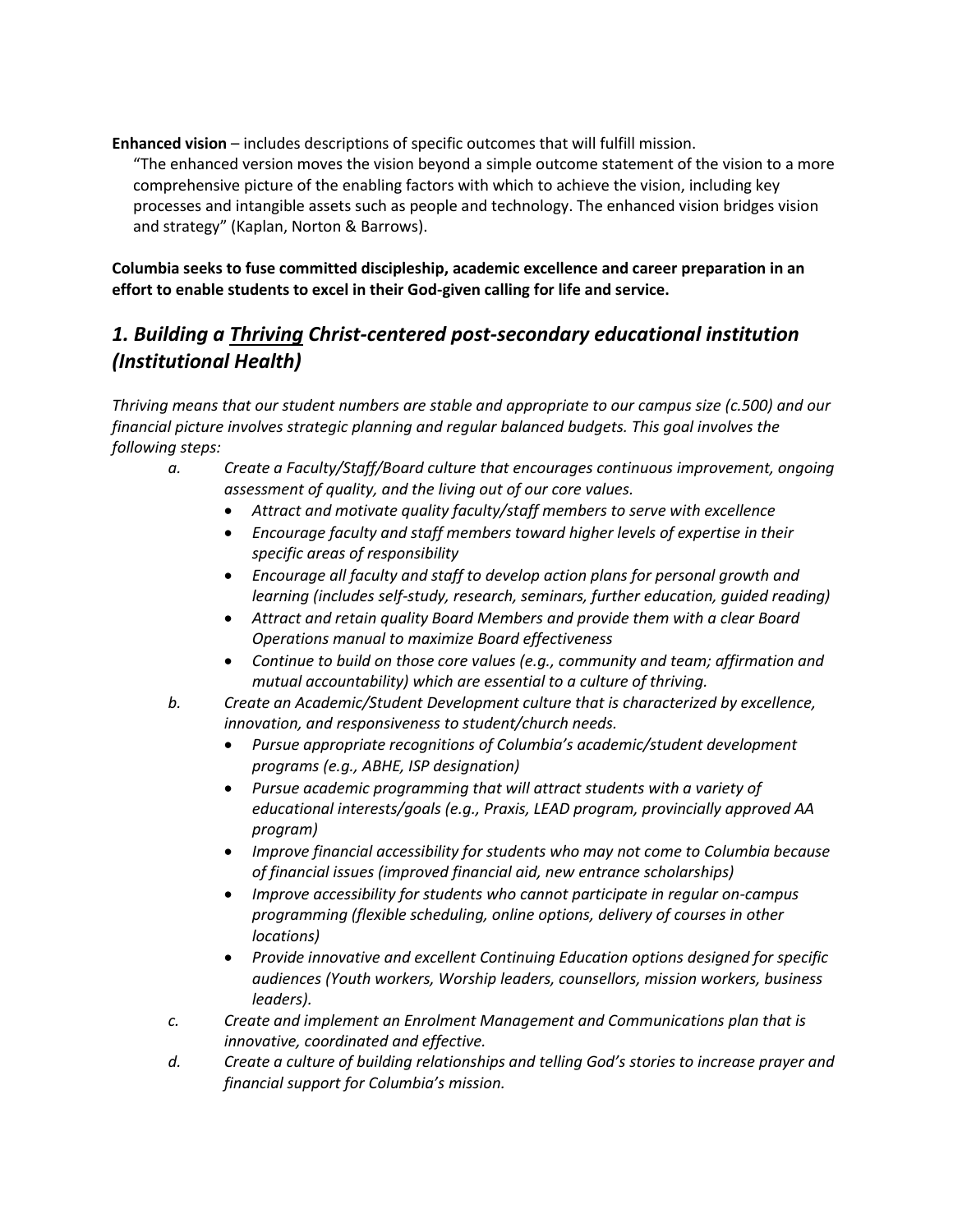- *e. Create a legacy foundation/endowment which will provide Columbia with the ability to provide more student financial aid, enhanced programing as well as hire and retain stellar faculty and staff.* 
	- *Develop a clear plan and "case for support" for connecting with potential College supporters,*
	- *Develop a financial management system and policies for handling large gifts,*
	- *Strengthen our partnership with Mennonite Foundation and other potential financial management organizations in order to grow our legacy and estate gifts.*
- *f. Create financially stable budgets that allow for the following:*
	- *well-maintained academic, residential, social, technological and athletic facilities that enhance the quality of life for our students and provide an appropriate environment for learning, community, and recreation (priorities for 2020 include assessment of and improvements for the Teaching Centre and to Columbia Hall)*
	- *provide reasonable and fair financial remuneration for faculty and staff which includes regular cost of living allowances and funding for professional development.*

## *2. Embodying and promoting God's Kingdom Vision for the Church and World (Theological Orientation)*

*Being Christ-centered and embodying/promoting God's Kingdom Vision for the church and world means the following:*

- *a. Create a Faculty/Staff/Student culture that inspires passionate commitment to Jesus and his Kingdom vision for the world.*
	- *Build an employee complement that is committed to living out, teaching and modeling God's Kingdom vision (all staff are committed to one of the Confessions of Faith, to active Church involvement, and to the Responsibilities of Community Membership)*
	- *Foster a campus where staff/students are growing as passionate Christ followers, engaged in the church and committed to a kingdom vision and values (evangelism, justice, love, righteousness) and using all their academic and non-academic gifts for this goal (continue to encourage the centrality of prayer on campus, service opportunities for students/staff, personal faith stories, etc.)*
	- *Highlight and encourage the centrality of spiritual growth and Kingdom vision in academic programming and student development.*
- *b. Encourage and promote Kingdom vision action at Columbia by strengthening partnerships with denominations, churches, and agencies involved in these sorts of pursuits.*
	- *Strengthen existing partnerships through student internships and practicums (especially BCMB, MCBC, C2C, camps, MCC, MB Mission, CYWC, Salvation Army, Apologetics Canada)*
	- *Strengthen the College's relationship with its sponsoring churches through conferences, special courses and provision of faculty loading for church ministry*
	- *Explore possible partnerships with like-minded denominations*
	- *Strengthen relationships with area Christian High Schools as well as Graduate Schools*
	- *Develop a partnership with an international training institution.*